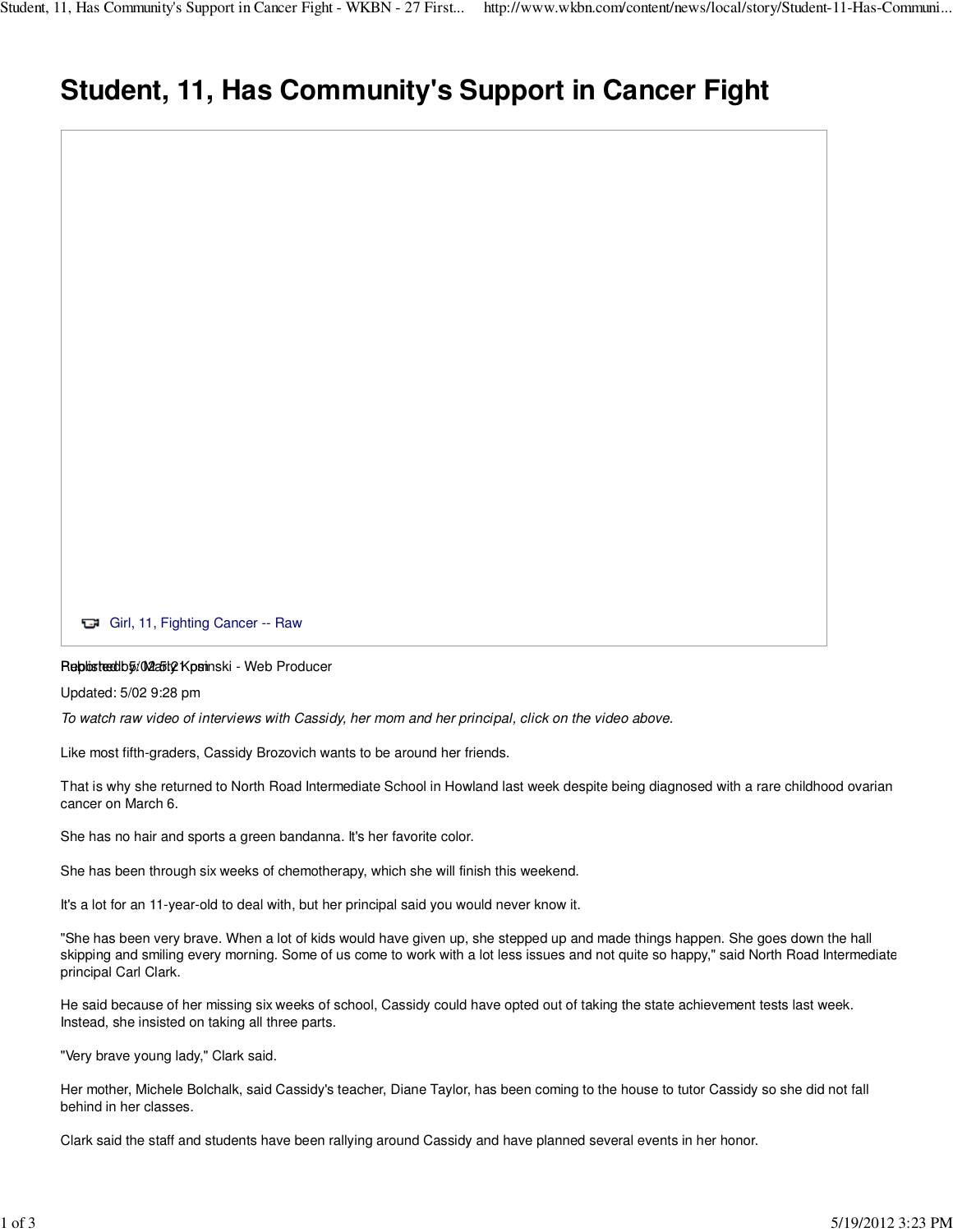He said the week of May 14 is traditionally set aside for "Pennies for Pasta," a fundraiser for the Leukemia and Lymphoma Society. He said one day of that week, probably Monday, will be hat and bandanna day in honor of Cassidy. Clark said students will pay \$1 to wear a hat or bandanna and all proceeds will go to Cassidy's family.

Then, on May 20, there will be a bowling event fundraiser at Echo Lanes in Warren.

"It has been amazing," Clark said of the support Cassidy and her family have received.

Cassidy said it was "kind of a shocker" when the doctor told her she had cancer. Bolchalk said her daughter complained of a stomach ache that morning, but wanted to go to school because she was doing a presentation and there were school pictures scheduled.

When her stomach ache got worse and she developed a low-grade fever, Bolchalk, a nurse, thought Cassidy was having an appendicitis attack and took her to her pediatrician, who also thought it was her appendix. From there, she went to Akron Children's Hospital in Boardman, where a CT Scan revealed a mass the size of a baseball on her right ovary.

"Our whole world fell apart," Bolchalk said.

Cassidy underwent emergency surgery that night. Bolchalk said the tumor was so large it was sitting on Cassidy's bladder. She was diagnosed with a rare childhood ovarian cancer that affects 2 in one million children.

Cassidy said she hasn't let the disease get her down and said the support she has received from family and friends has made it easy.

She said after six weeks at home, she got bored and wanted to go back to school to see her friends. Her mom worried about how the students would react and also about infection and if Cassidy was strong enough to handle it.

"I knew with her personality, it was important for her to get back around her friends and get back to a normal routine," Bolchalk said.

"I knew I would figure out who my true friends were," Cassidy said of her nervousness about how the other students would treat her.

She said her fears were unfounded and the students have acted like nothing happened. One even brought her roses to welcome her back to school.

She said the best part of this school year has been "just how amazing it's been with all the people that actually care."

In addition to the support at school, the family also has received support from the community. Their church, St. James in Warren, held a pancake breakfast and got Cassidy a laptop computer.

"We didn't realize how wonderful this community was," Bolchalk said.

Tickets for the May 20 fundraiser at Echo Lanes can be purchased at all four Howland elementary schools. The event will take place 1 to 4 p.m. and the community is invited.

## **We Recommend**

Crews pull body from car submerged in Ohio lake (WKBN Youngstown, Ohio - News Weather and Sports - WKBN - 27 First News - Local News - Youngstown, Warren, Columbiana, Ohio - Sharon, Pennsylvania)

2 dead in Ohio after stabbed woman strikes child (WKBN Youngstown, Ohio - News Weather and Sports - WKBN - 27 First News - Local News - Youngstown, Warren, Columbiana, Ohio - Sharon, Pennsylvania)

2nd Ohio child dies after motorized bike crash (WKBN Youngstown, Ohio - News Weather and Sports - WKBN - 27 First News - Local News - Youngstown, Warren, Columbiana, Ohio - Sharon, Pennsylvania)

Family Members Call Double Homicide 'Senseless' (WKBN Youngstown, Ohio - News Weather and Sports - WKBN - 27 First News - Local News - Youngstown, Warren, Columbiana, Ohio - Sharon, Pennsylvania)

## **More From The Web**

4 Bodily Signs a Heart Attack is Near (Newsmax.com)

Bounty Hunters Become the Prey After Busting Into the Wrong House (AOL Jobs)

Sport Pistol Shooting (Life123)

Why iPhone photographers should get Camera Awesome right now (tech hive)

Anna Nicole's Daughter, Dannielynn Birkhead, is Growing Up Fast (Pictures) (Zimbio)

[?]